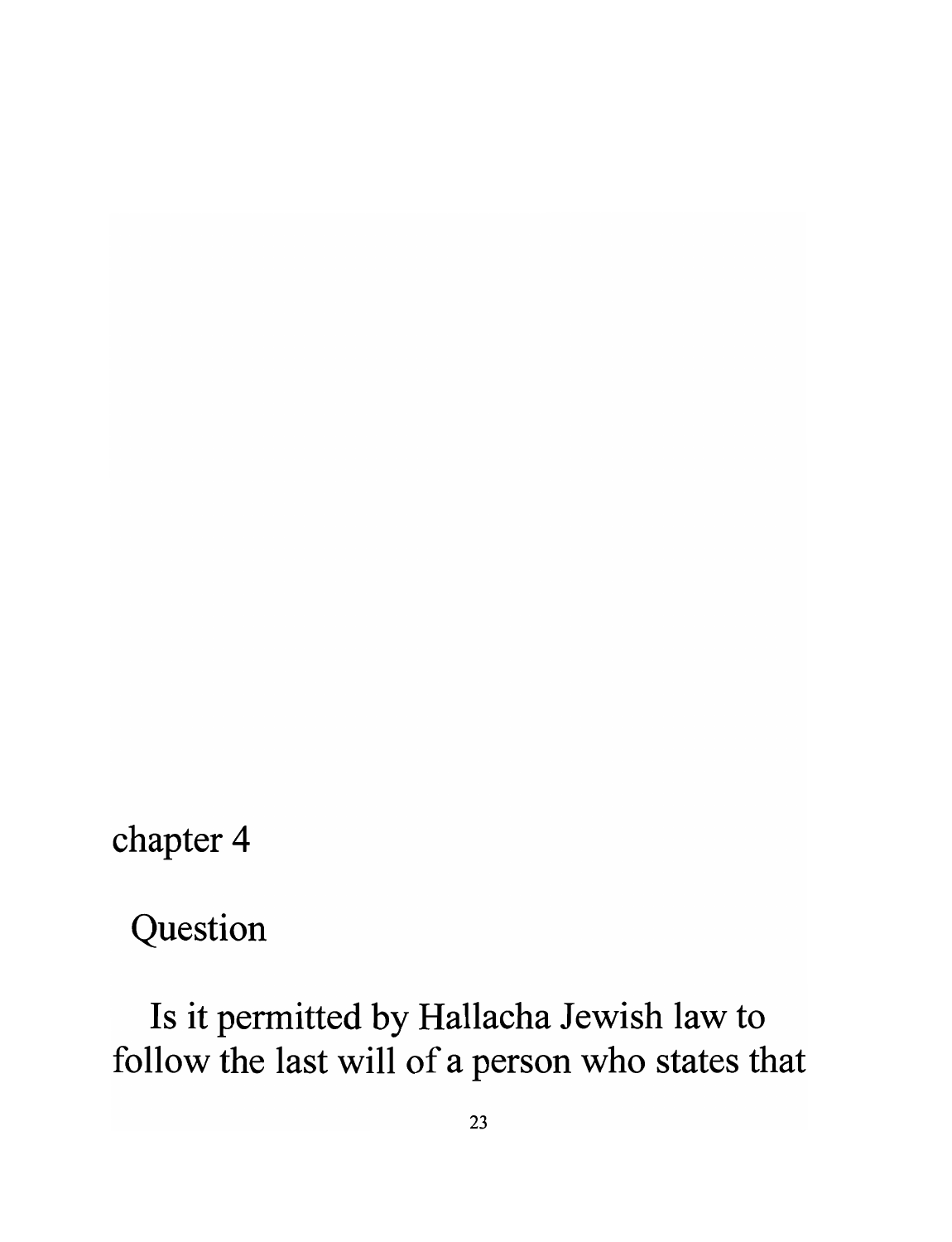her/she should be removed from life support and let die?

Response

Removing from life support is murder as far as Hallacha is concerned. A human has no right to commit suicide . One's body belongs to God . God gave man/woman a body to live. The body is not theirs. They can not terminate life at his/her will. Only God gives life and terminates life, Radvaz Rambam Laws of Sanehdrin 18:6 citing Ezekiel 18 hanefoshes Ii. God sdeclares all life belong\s top God. Shulchan Aruch Y oreh Dayoh 240 : 15 Aruch Hasshulchon yoreh Dayoh 240:34-37 explicitly state that if one's parents order one to violate any law of the Torah one is forbidden to listen to them. The reason is because your parents are obligated to follow the Torah. When a parent instructs their child to violate the Torah you are not to obey them. The reason is because the Torah is a higher authority.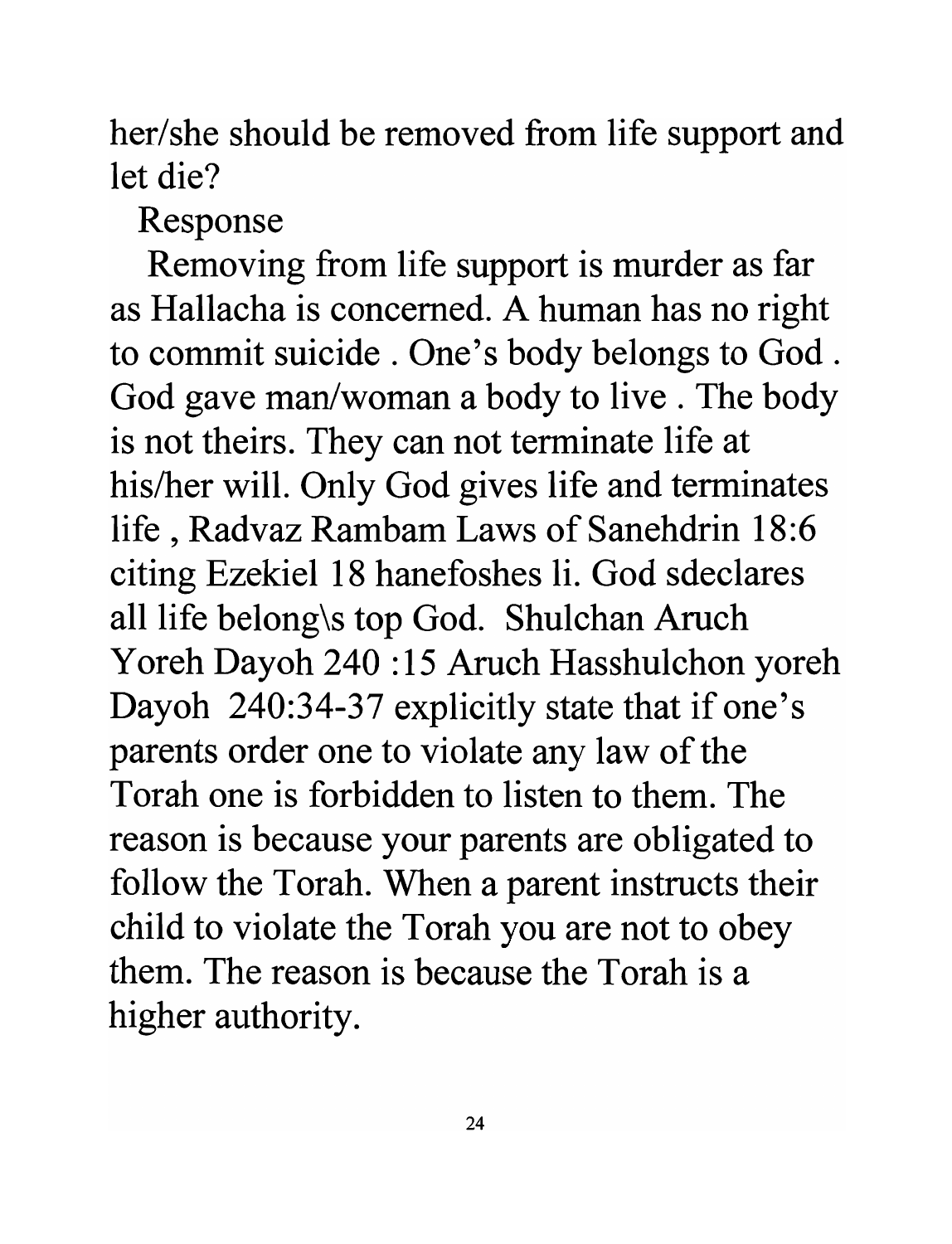Would the son/daughter follow their instruction the son daughter are liable. Ain shliach lidvar avaira. There exists no agency to do a sin. If some one appoints you to perform a crime you get arrested. Yes, the one who sent you will also get arrested and if convicted will get punished.

A disgruntled man convinced a 17 year old to become a sniper and murder several people from the back of his truck. Both were caught arrested. The youngster got life. The older man who convinced him to murder got the death penalty.

If the patient is in great pain then we are permitted to stop the medicine to prolong his/her life. But never to take any active steps tp kill them. Thus we do not hook them up to a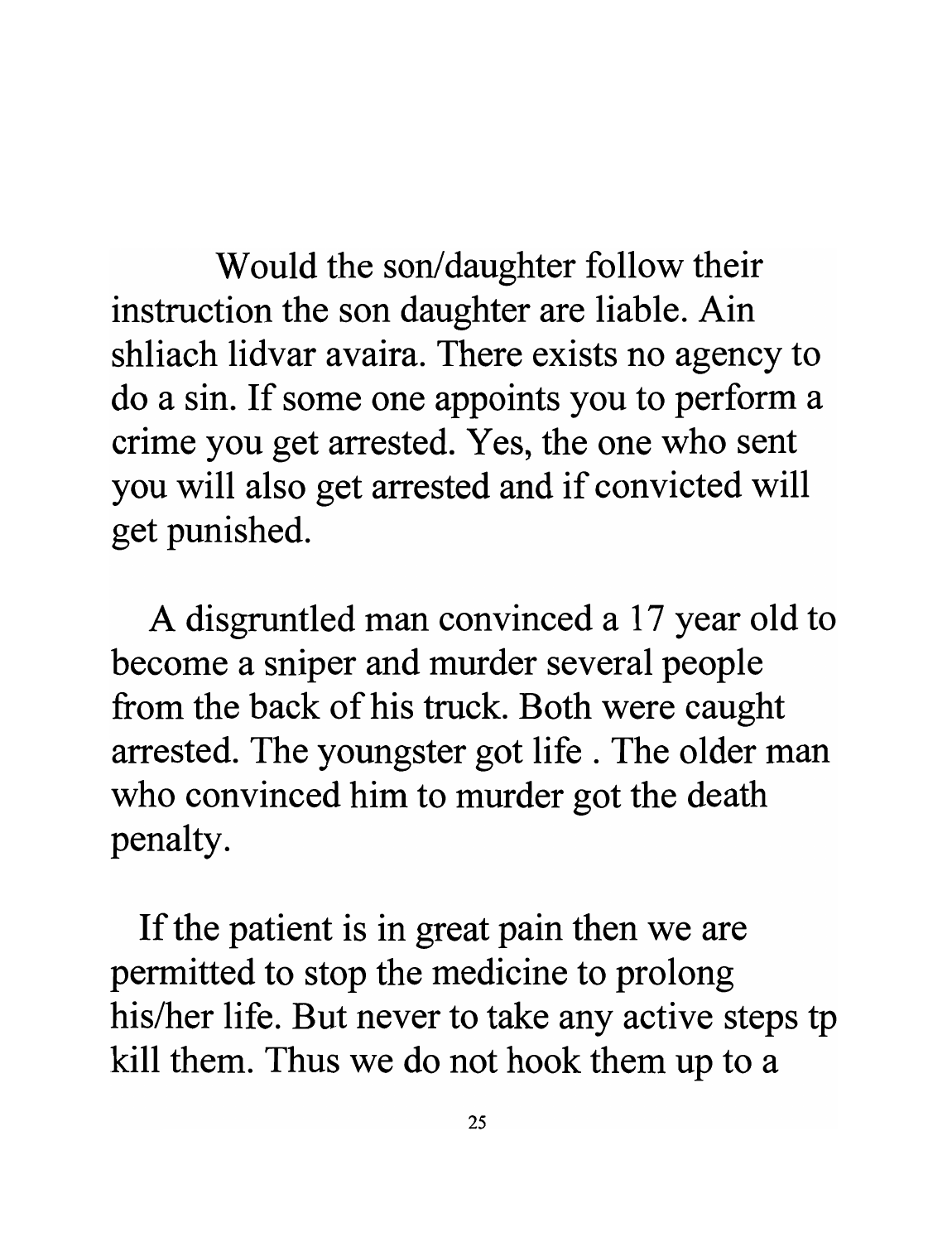respirator or other artificial means of saving their life. We however never are permitted to stop feeding them or deprive the from water. To do so is considered actively participating in their death.

The same law holds if in the last will it states that the deceased be buried in a non Jewish cemetery or to have his/her remains cremated.

If one would face a law suite or other legal sanctions or action ifhe/she goes against the instructions of a living will or a will they should refuse to be a party. This is similar to the case where Catholic hospitals and institutions refuse to be a party to the health care law that all . institutions offer insurance that covers contraceptives or abortions. Any religious institution of any faith that considers such a law as opposed to the tenets of their religion can opt out and refuse to be a party. Then the individual woman who desires such insurance must on her